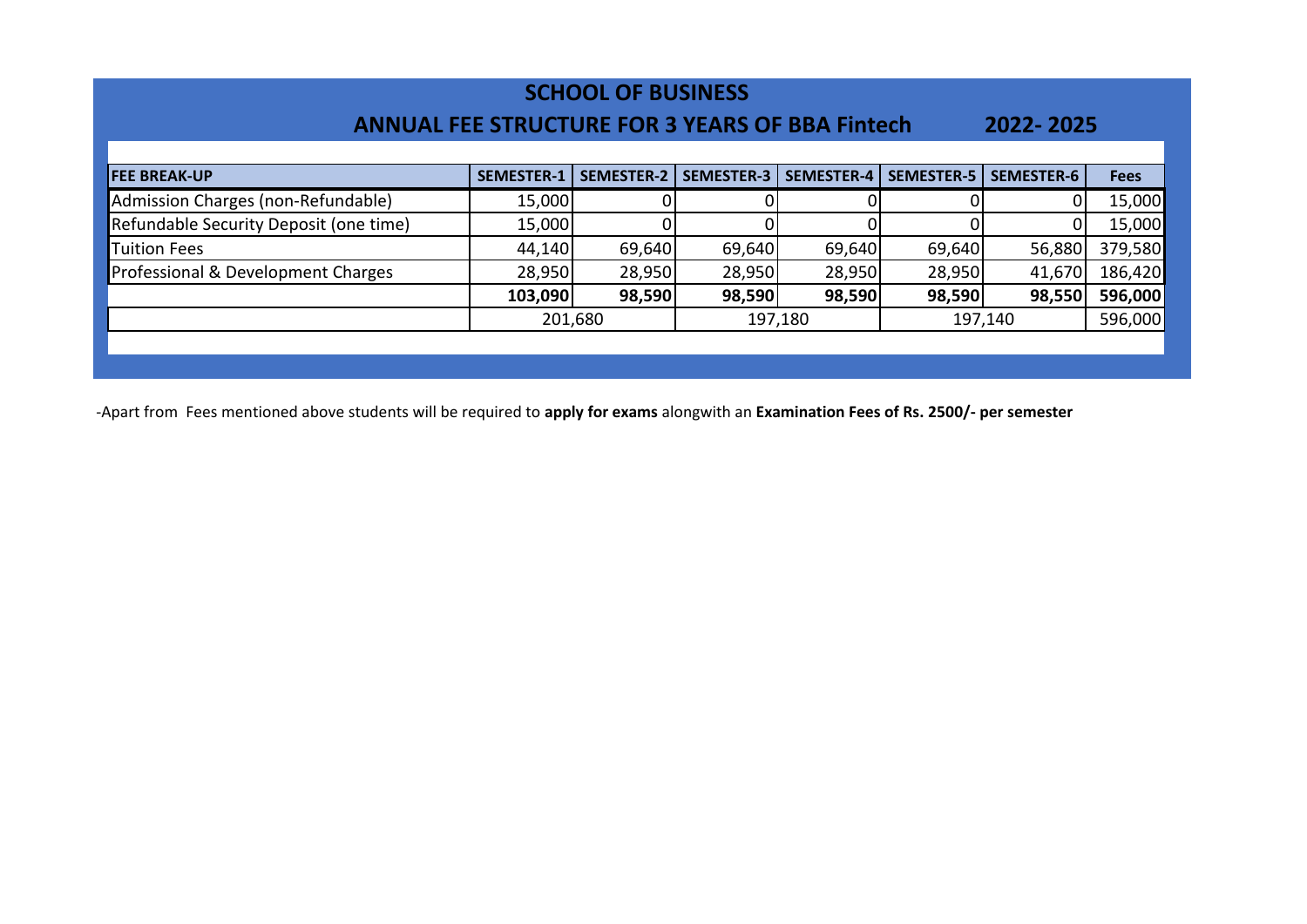| <b>SCHOOL OF BUSINESS</b><br><b>ANNUAL FEE STRUCTURE FOR 3 YEARS OF BBA (Business Analytics)</b><br>2022-2025 |                   |                   |                   |                   |                   |            |             |  |  |
|---------------------------------------------------------------------------------------------------------------|-------------------|-------------------|-------------------|-------------------|-------------------|------------|-------------|--|--|
| <b>FEE BREAK-UP</b>                                                                                           | <b>SEMESTER-1</b> | <b>SEMESTER-2</b> | <b>SEMESTER-3</b> | <b>SEMESTER-4</b> | <b>SEMESTER-5</b> | SEMESTER-6 | <b>Fees</b> |  |  |
| Admission Charges (non-Refundable)                                                                            | 15,000            |                   |                   |                   |                   |            | 15,000      |  |  |
| Refundable Security Deposit (one time)                                                                        | 15,000            |                   |                   |                   |                   |            | 15,000      |  |  |
| <b>Tuition Fees</b>                                                                                           | 44,140            | 69,640            | 69,640            | 69,640            | 69,640            | 56,880     | 379,580     |  |  |
| Professional & Development Charges                                                                            | 28,950            | 28,950            | 28,950            | 28,950            | 28,950            | 41,670     | 186,420     |  |  |
|                                                                                                               | 103,090           | 98,590            | 98,590            | 98,590            | 98,590            | 98,550     | 596,000     |  |  |
|                                                                                                               |                   | 201,680           |                   | 197,180           |                   | 197,140    | 596,000     |  |  |
|                                                                                                               |                   |                   |                   |                   |                   |            |             |  |  |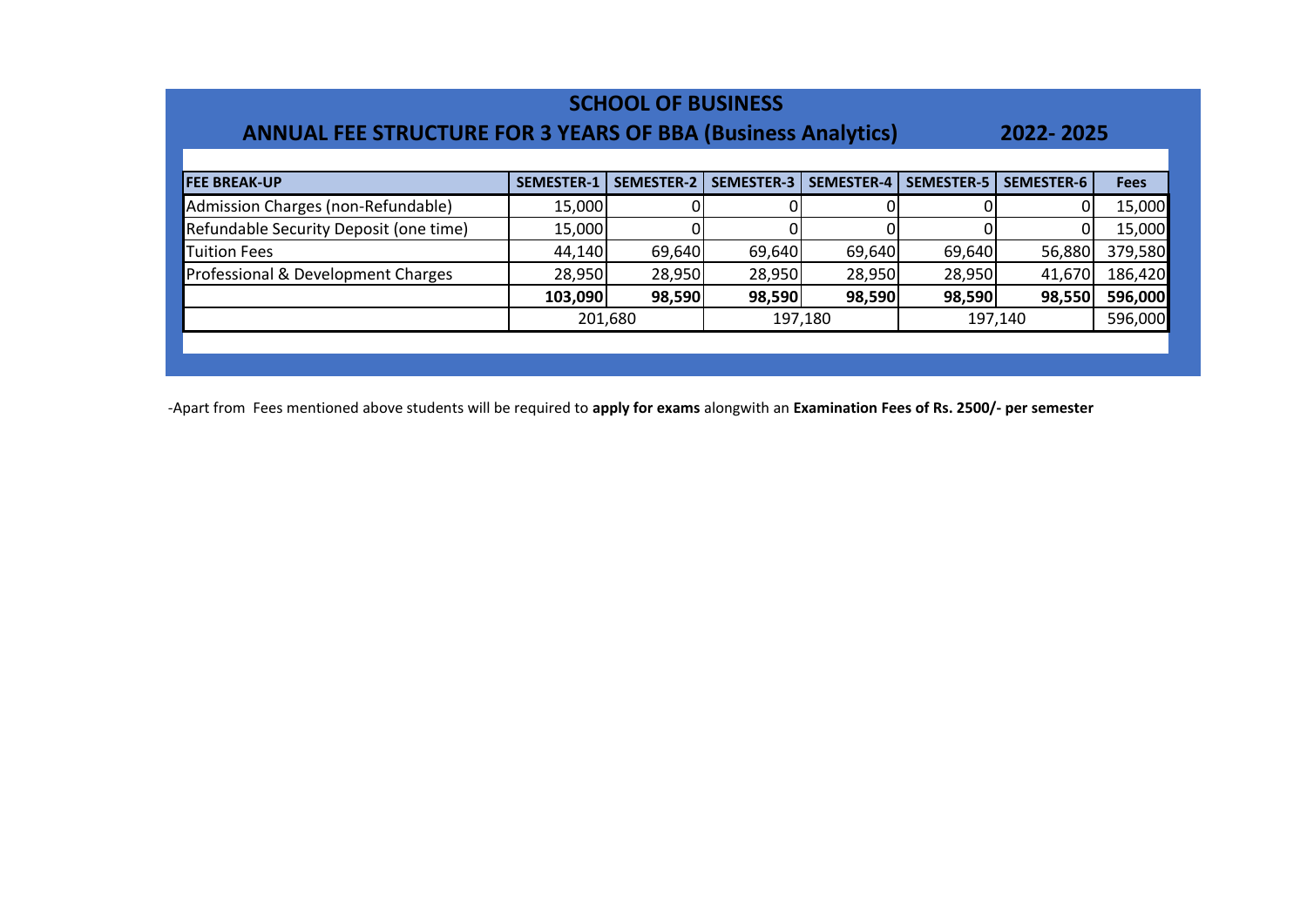### **SCHOOL OF BUSINESS**

## **ANNUAL FEE STRUCTURE FOR 3 YEARS OF BBA (Digital Marketing) 2022 - 2025**

| <b>FEE BREAK-UP</b>                    | <b>SEMESTER-1</b> | <b>SEMESTER-2</b> | <b>SEMESTER-3</b> | <b>SEMESTER-4</b> | SEMESTER-5 | <b>SEMESTER-6</b> | <b>Fees</b>    |
|----------------------------------------|-------------------|-------------------|-------------------|-------------------|------------|-------------------|----------------|
| Admission Charges (non-Refundable)     | 15,000            |                   |                   |                   |            | 0                 | 15,000         |
| Refundable Security Deposit (one time) | 15,000            |                   |                   |                   |            | ΩI                | 15,000         |
| <b>Tuition Fees</b>                    | 44,140            | 69,640            | 69,640            | 69,640            | 69,640     |                   | 56,880 379,580 |
| Professional & Development Charges     | 28,950            | 28,950            | 28,950            | 28,950            | 28,950     |                   | 41,670 186,420 |
|                                        | 103,090           | 98,590            | 98,590            | 98,590            | 98,590     |                   | 98,550 596,000 |
|                                        |                   | 201,680           |                   | 197,180           |            | 197,140           | 596,000        |
|                                        |                   |                   |                   |                   |            |                   |                |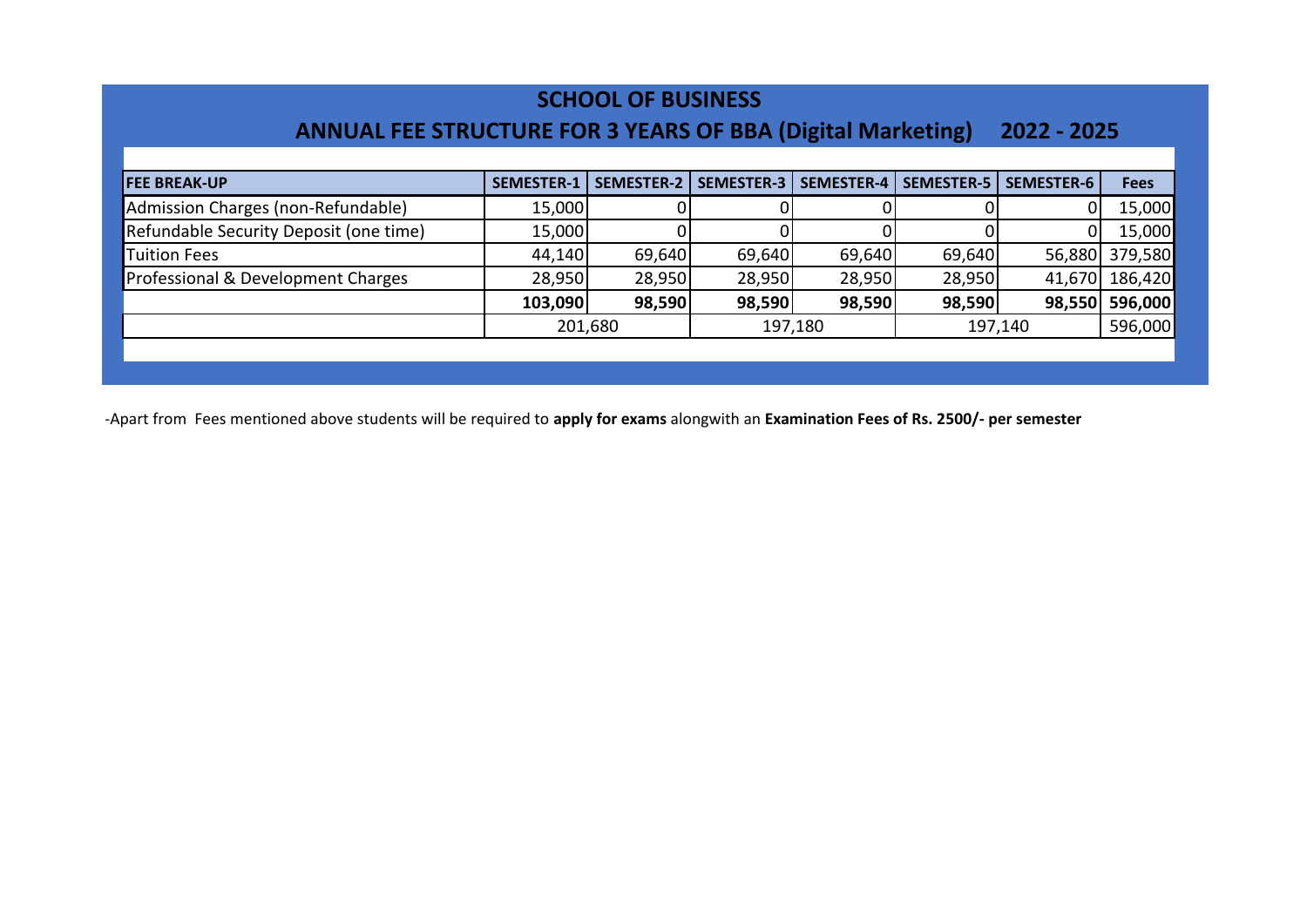| <b>ANNUAL FEE STRUCTURE FOR 3 YEARS OF BBA Warwick</b> |                   | <b>SCHOOL OF BUSINESS</b> |                   |                   |                   | 2022 - 2025       |             |
|--------------------------------------------------------|-------------------|---------------------------|-------------------|-------------------|-------------------|-------------------|-------------|
| <b>FEE BREAK-UP</b>                                    | <b>SEMESTER-1</b> | <b>SEMESTER-2</b>         | <b>SEMESTER-3</b> | <b>SEMESTER-4</b> | <b>SEMESTER-5</b> | <b>SEMESTER-6</b> | <b>Fees</b> |
| Admission Charges (non-Refundable)                     | 15,000            |                           |                   |                   |                   |                   | 15,000      |
| Refundable Security Deposit (one time)                 | 15,000            |                           |                   |                   |                   |                   | 15,000      |
| <b>Tuition Fees</b>                                    | 44,140            | 69,640                    | 69,640            | 69,640            | 69,640            | 56,880            | 379,580     |
| Professional & Development Charges                     | 28,950            | 28,950                    | 28,950            | 28,950            | 28,950            | 41,670            | 186,420     |
|                                                        | 103,090           | 98,590                    | 98,590            | 98,590            | 98,590            | 98,550            | 596,000     |
|                                                        |                   | 201,680                   |                   | 197,180           |                   | 197,140           | 596,000     |
|                                                        |                   |                           |                   |                   |                   |                   |             |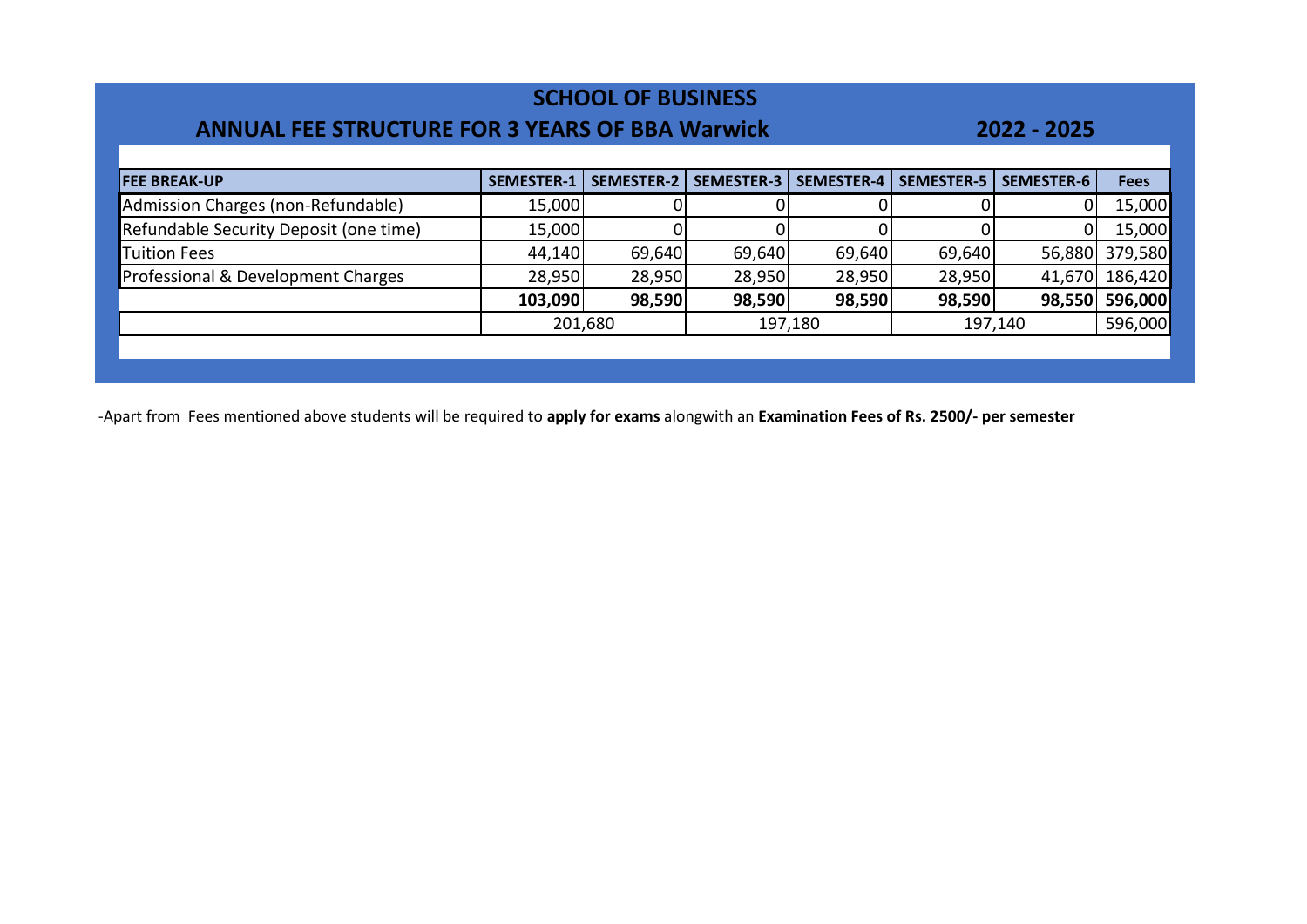#### **SCHOOL OF BUSINESS**

### **ANNUAL FEE STRUCTURE FOR 3 YEARS OF B.Com (Hons.) 2022 - 2025**

| <b>FEE BREAK-UP</b>                    | <b>SEMESTER-1</b> | <b>SEMESTER-2</b> | <b>SEMESTER-3</b> | <b>SEMESTER-4</b> | <b>SEMESTER-5</b> | <b>SEMESTER-6</b> | <b>Fees</b> |
|----------------------------------------|-------------------|-------------------|-------------------|-------------------|-------------------|-------------------|-------------|
| Admission Charges (non-Refundable)     | 15,000            |                   |                   |                   |                   |                   | 15,000      |
| Refundable Security Deposit (one time) | 15,000            |                   |                   |                   |                   |                   | 15,000      |
| <b>Tuition Fees</b>                    | 25,010            | 37,510            | 37,510            | 37,510            | 37,510            | 33,800            | 208,850     |
| Professional & Development Charges     | 17,910            | 17,910            | 17,910            | 17,910            | 17,910            | 21,600            | 111,150     |
|                                        | 72,920            | 55,420            | 55,420            | 55,420            | 55,420            | 55,400            | 350,000     |
|                                        |                   | 128,340           | 110,840           |                   | 110,820           |                   | 350,000     |
|                                        |                   |                   |                   |                   |                   |                   |             |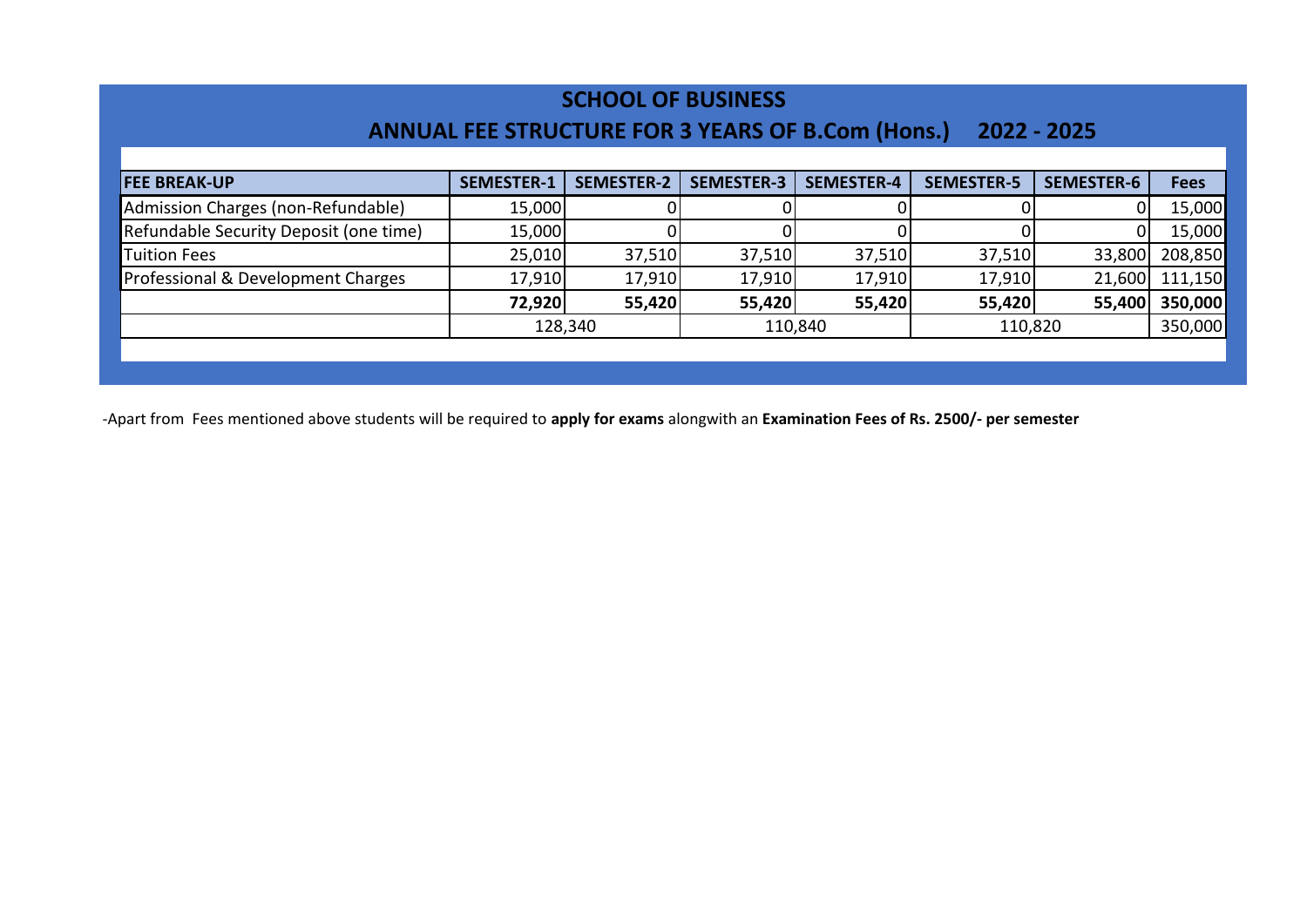### **SCHOOL OF BUSINESS**

# **ANNUAL FEE STRUCTURE FOR 3 YEARS OF B.Com (Professional) 2022 - 2025**

| <b>FEE BREAK-UP</b>                    | <b>SEMESTER-1</b> | <b>SEMESTER-2</b> | <b>SEMESTER-3</b> | <b>SEMESTER-4</b> | <b>SEMESTER-5</b> | <b>SEMESTER-6</b> | <b>Fees</b>    |
|----------------------------------------|-------------------|-------------------|-------------------|-------------------|-------------------|-------------------|----------------|
| Admission Charges (non-Refundable)     | 15,000            |                   |                   |                   |                   |                   | 15,000         |
| Refundable Security Deposit (one time) | 15,000            |                   |                   |                   |                   |                   | 15,000         |
| <b>Tuition Fees</b>                    | 25,010            | 37,510            | 37,510            | 37,510            | 37,510            |                   | 33,800 208,850 |
| Professional & Development Charges     | 17,910            | 17,910            | 17,910            | 17,910            | 17,910            |                   | 21,600 111,150 |
|                                        | 72,920            | 55,420            | 55,420            | 55,420            | 55,420            |                   | 55,400 350,000 |
|                                        |                   | 128,340           |                   | 110,840           |                   | 110,820           | 350,000        |
|                                        |                   |                   |                   |                   |                   |                   |                |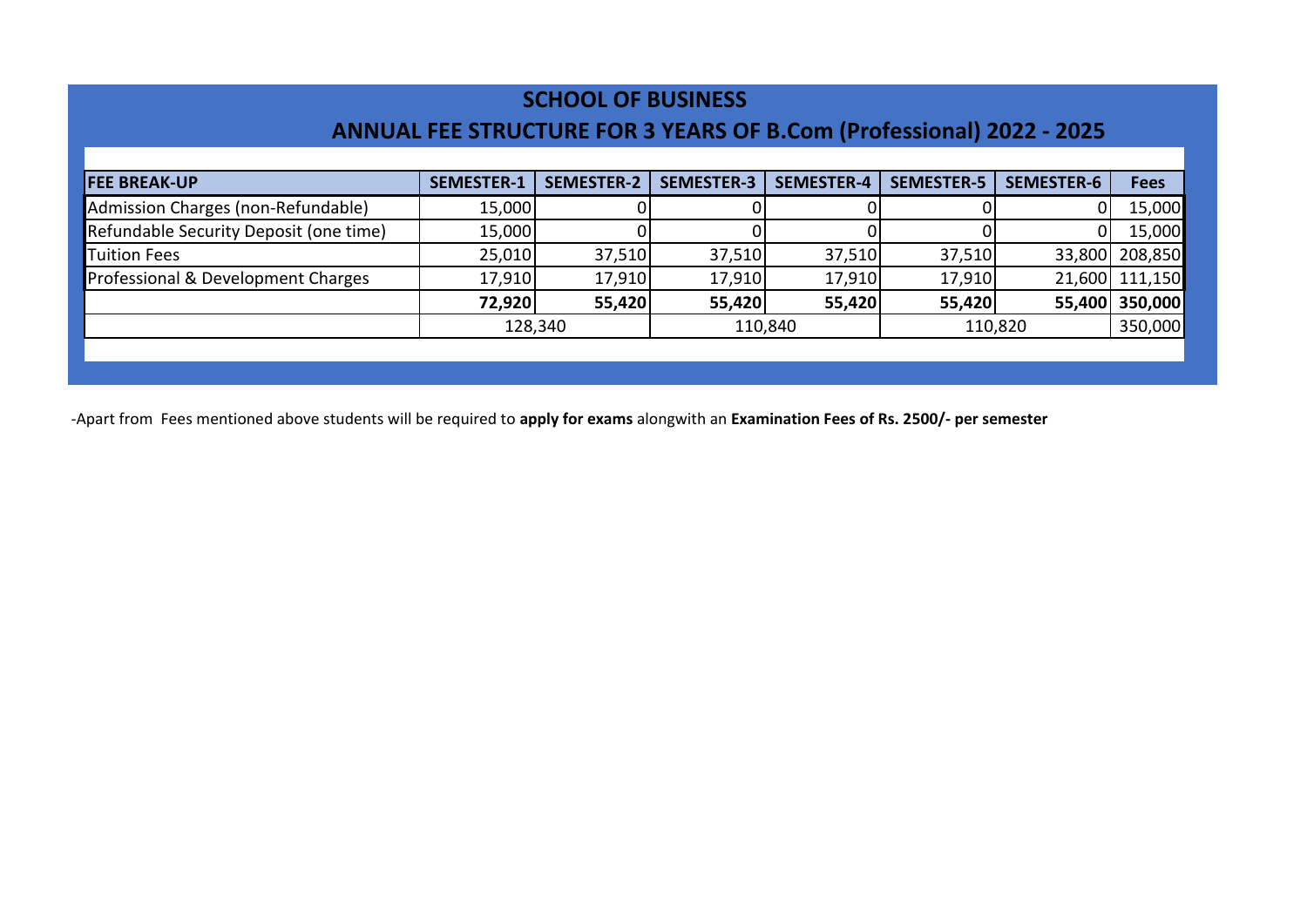### **ANNUAL FEE STRUCTURE FOR 3 YEARS OF B.Com (Strategic Finance) 2022 - 2025**

| <b>FEE BREAK-UP</b>                    | <b>SEMESTER-1</b> | <b>SEMESTER-2</b> | <b>SEMESTER-3</b> | <b>SEMESTER-4</b> | SEMESTER-5   SEMESTER-6 |        | <b>Fees</b> |
|----------------------------------------|-------------------|-------------------|-------------------|-------------------|-------------------------|--------|-------------|
| Admission Charges (non-Refundable)     | 15,000            |                   |                   |                   |                         |        | 15,000      |
| Refundable Security Deposit (one time) | 15,000            |                   |                   |                   |                         |        | 15,000      |
| <b>Tuition Fees</b>                    | 25,010            | 37,510            | 37,510            | 37,510            | 37,510                  | 33,800 | 208,850     |
| Professional & Development Charges     | 17,910            | 17,910            | 17,910            | 17,910            | 17,910                  | 21,600 | 111,150     |
|                                        | 72,920            | 55,420            | 55,420            | 55,420            | 55,420                  | 55,400 | 350,000     |
|                                        |                   | 128,340           |                   | 110,840           | 110,820                 |        | 350,000     |
|                                        |                   |                   |                   |                   |                         |        |             |
|                                        |                   |                   |                   |                   |                         |        |             |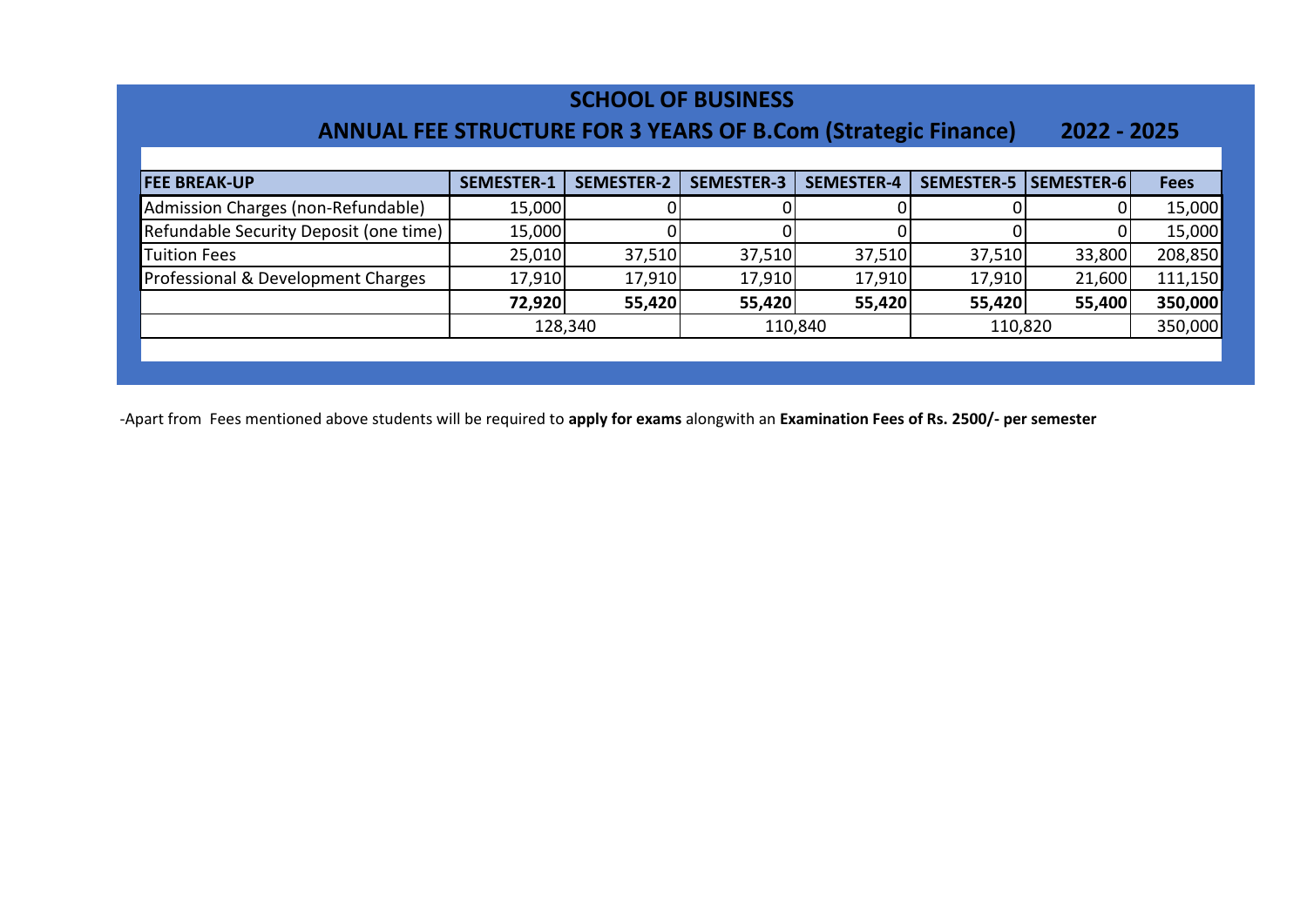| <b>SCHOOL OF BUSINESS</b><br><b>ANNUAL FEE STRUCTURE FOR 2 YEARS OF MBA Warwick</b><br>2022 - 2024 |                   |                   |                   |                   |             |  |  |
|----------------------------------------------------------------------------------------------------|-------------------|-------------------|-------------------|-------------------|-------------|--|--|
| <b>FEE BREAK-UP</b>                                                                                | <b>SEMESTER-1</b> | <b>SEMESTER-2</b> | <b>SEMESTER-3</b> | <b>SEMESTER-4</b> | <b>Fees</b> |  |  |
| Admission Charges (non-Refundable)                                                                 | 15,000            |                   |                   |                   | 15,000      |  |  |
| Refundable Security Deposit (one time)                                                             | 15,000            |                   |                   |                   | 15,000      |  |  |
| <b>Tuition Fees</b>                                                                                | 108,550           | 108,550           | 120,400           | 100,660           | 438,160     |  |  |
| Professional & Development Charges                                                                 | 36,770            | 36,770            | 36,770            | 56,530            | 166,840     |  |  |
| <b>TOTAL FEES</b>                                                                                  | 175,320           | 145,320           | 157,170           | 157,190           | 635,000     |  |  |
|                                                                                                    |                   | 320,640           | 314,360           |                   | 635,000     |  |  |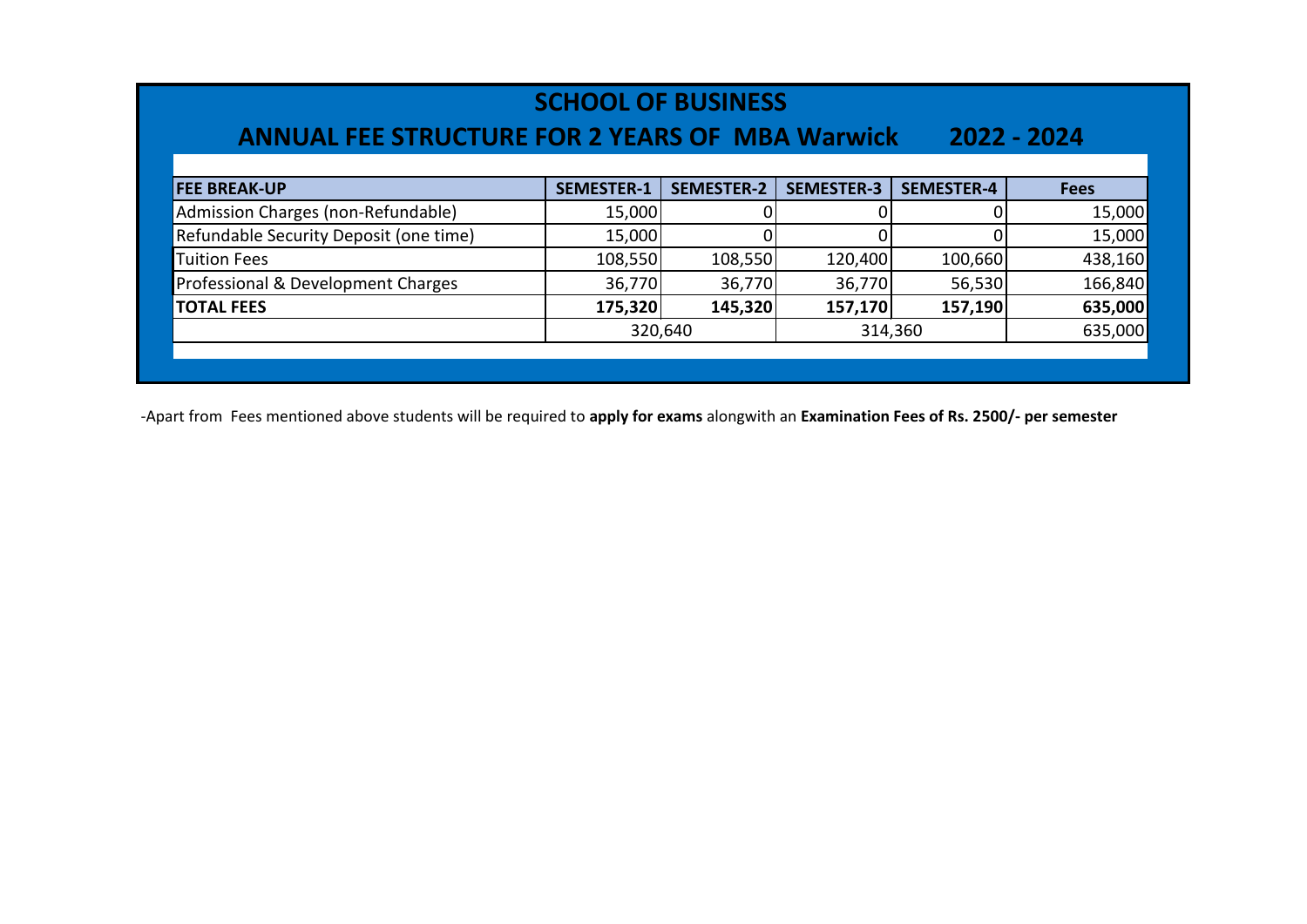| <b>ANNUAL FEE STRUCTURE FOR 2 YEARS OF MBA Fintech</b> | <b>SCHOOL OF BUSINESS</b> |                   |                   | 2022 - 2024       |             |
|--------------------------------------------------------|---------------------------|-------------------|-------------------|-------------------|-------------|
| <b>FEE BREAK-UP</b>                                    | <b>SEMESTER-1</b>         | <b>SEMESTER-2</b> | <b>SEMESTER-3</b> | <b>SEMESTER-4</b> | <b>Fees</b> |
| Admission Charges (non-Refundable)                     | 15,000                    | 0                 |                   | 0                 | 15,000      |
| Refundable Security Deposit (one time)                 | 15,000                    |                   |                   | 0                 | 15,000      |
| <b>Tuition Fees</b>                                    | 108,550                   | 108,550           | 120,400           | 100,660           | 438,160     |
| Professional & Development Charges                     | 36,770                    | 36,770            | 36,770            | 56,530            | 166,840     |
| <b>TOTAL FEES</b>                                      | 175,320                   | 145,320           | 157,170           | 157,190           | 635,000     |
|                                                        |                           | 320,640           |                   | 314,360           | 635,000     |
|                                                        |                           |                   |                   |                   |             |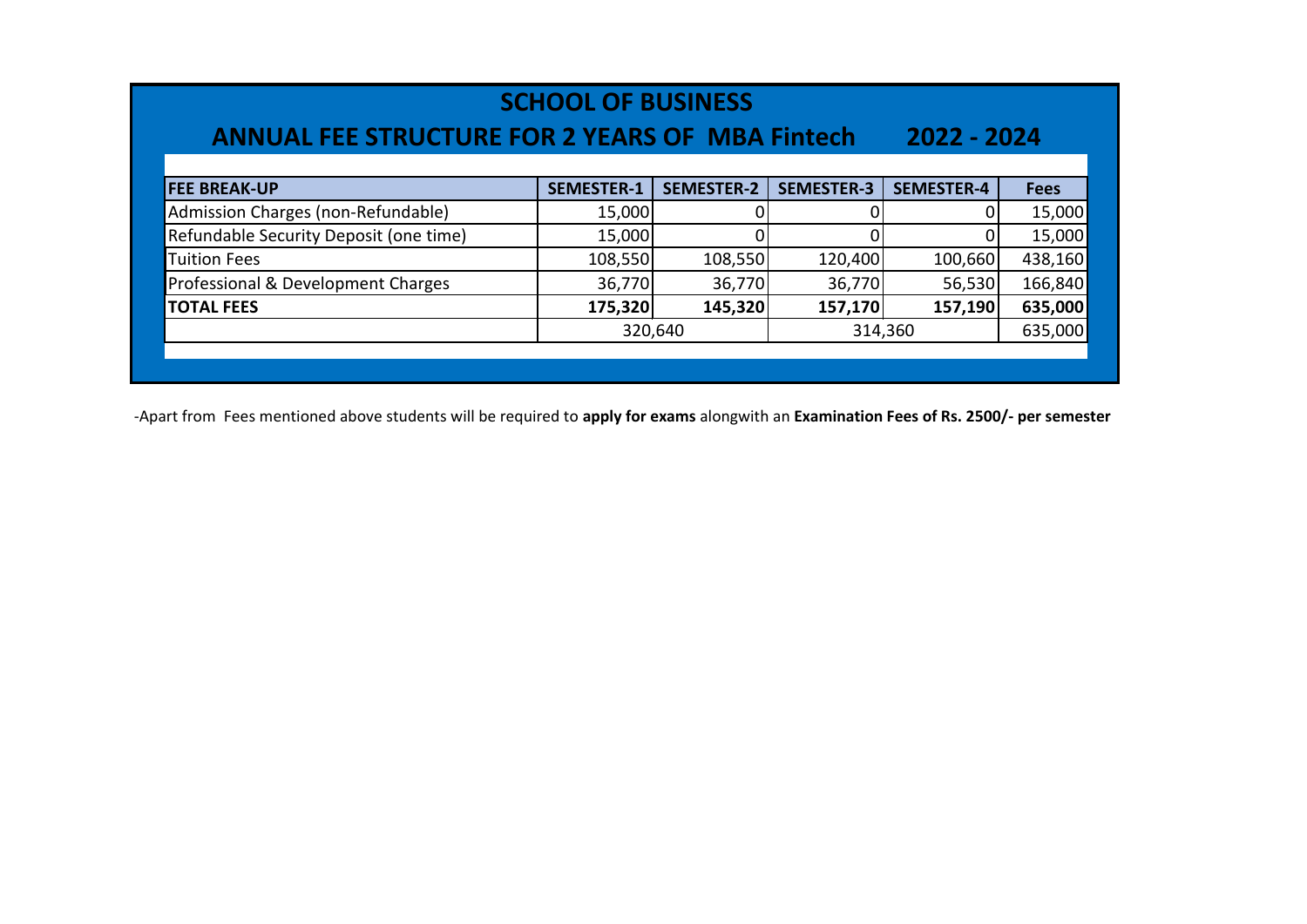| <b>ANNUAL FEE STRUCTURE FOR 2 YEARS OF MBA Business Analytics &amp; Intelligence</b> | <b>SCHOOL OF BUSINESS</b><br>2022 - 2024 |                   |                   |                   |             |  |  |  |
|--------------------------------------------------------------------------------------|------------------------------------------|-------------------|-------------------|-------------------|-------------|--|--|--|
| <b>FEE BREAK-UP</b>                                                                  | <b>SEMESTER-1</b>                        | <b>SEMESTER-2</b> | <b>SEMESTER-3</b> | <b>SEMESTER-4</b> | <b>Fees</b> |  |  |  |
| Admission Charges (non-Refundable)                                                   | 15,000                                   |                   |                   | 01                | 15,000      |  |  |  |
| Refundable Security Deposit (one time)                                               | 15,000                                   |                   |                   |                   | 15,000      |  |  |  |
| <b>Tuition Fees</b>                                                                  | 108,550                                  | 108,550           | 120,400           | 100,660           | 438,160     |  |  |  |
| Professional & Development Charges                                                   | 36,770                                   | 36,770            | 36,770            | 56,530            | 166,840     |  |  |  |
| <b>TOTAL FEES</b>                                                                    | 175,320                                  | 145,320           | 157,170           | 157,190           | 635,000     |  |  |  |
| 320,640<br>635,000<br>314,360                                                        |                                          |                   |                   |                   |             |  |  |  |
|                                                                                      |                                          |                   |                   |                   |             |  |  |  |